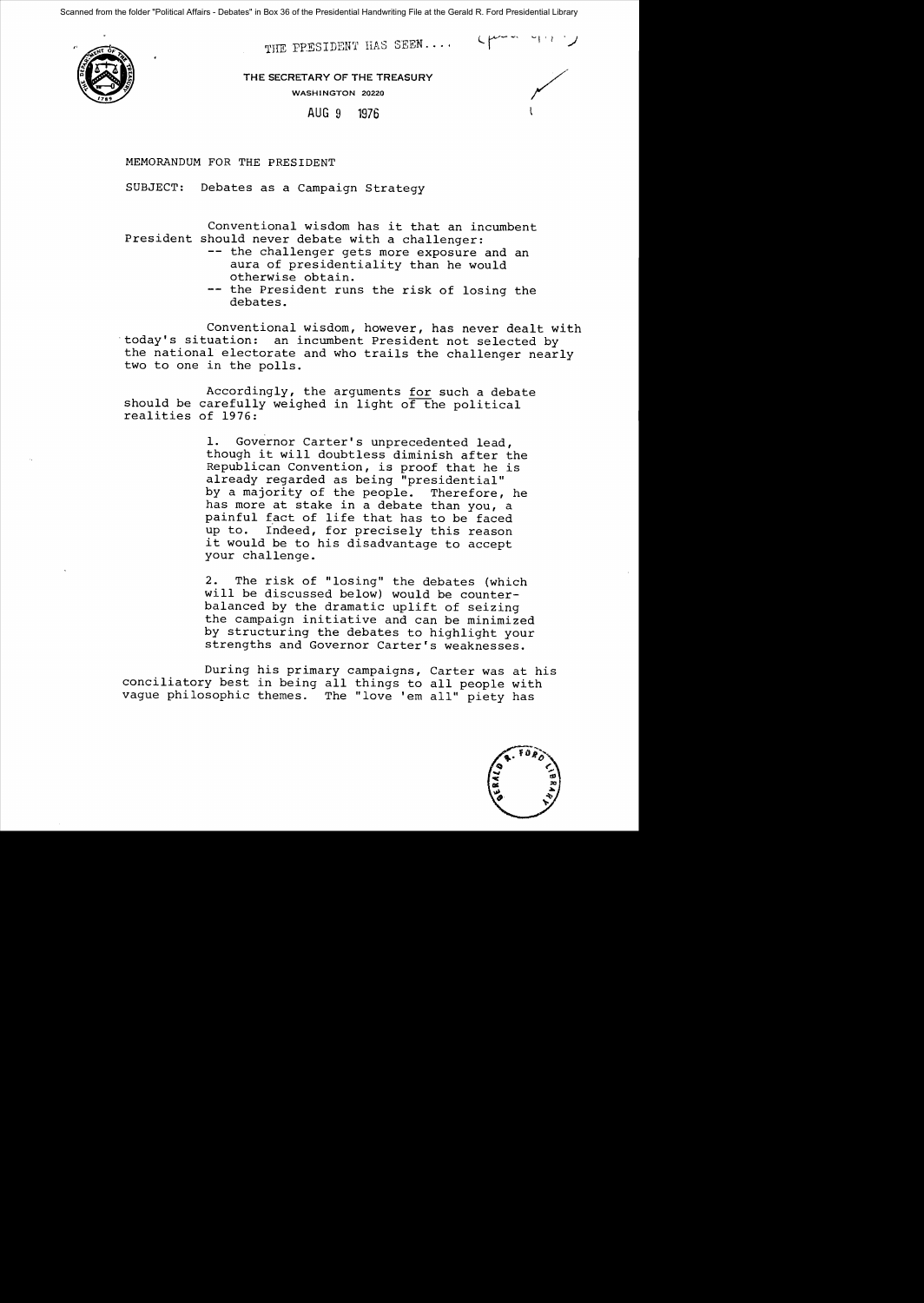abruptly ended. In his several forays since the Democrat Convention, Carter has lashed out with uncommonly partisan chops, portending a vicious fight this fall by linking the Nixon and Ford Administrations together with references to Watergate, the Pardon, et al. Mondale is following this script, so that unless checked, the Democrats will revive the successful strategy they employed for 30 years running against Herbert Hoover.

By maneuvering Carter into a series of debates, you will force him to expose his most vulnerable side -his inability or reluctance to discuss issues. According to the Republican National Committee's Research Bureau, Carter has never in his 23 years of political life engaged in a debate nor challenged an opponent to debate. reportedly feels uncomfortable in a debate situation. Further, in selecting the debate subjects and issues to be discussed (through polling techniques) you can lead from your strongest suits.

The very invitation to debate will upset Carter's campaign strategy and put you out in front with the public. When issuing the debate invitation, you as the President can define the times, terms, format and all other conditions. The press would converge on him within minutes and force him to react: either to accept, reject, or quibble over the conditions. In any case, he would be perceived as responding to your initiative, which would be all the more bold because you would break precedent.

The most compelling reason, however, for your The most compelling reason, however, for your<br>confronting Carter in a debate context is that it would most confronting career in a assession the public to assess your two personalities. The net impression that would emerge for the bulk of the public would be favorable from the Ford point of view. It would not be the glibness of retort nor snake oil view. It would not be the gribhood of the contract the total kind of person that came through: steady-as-you-go vs the superficial.

In a debate context, the listener/viewer need not agree with every position taken by the speaker -- though this would be an obvious plus and should be striven for -- the important thing is that the speaker emerge as knowledgeable, forthright, sincere, and able to defend his points intelligibly. You with a credible record over the past two years and a definable program would have the upper hand over Mr. Carter's



 $\mathbb{R}^+$